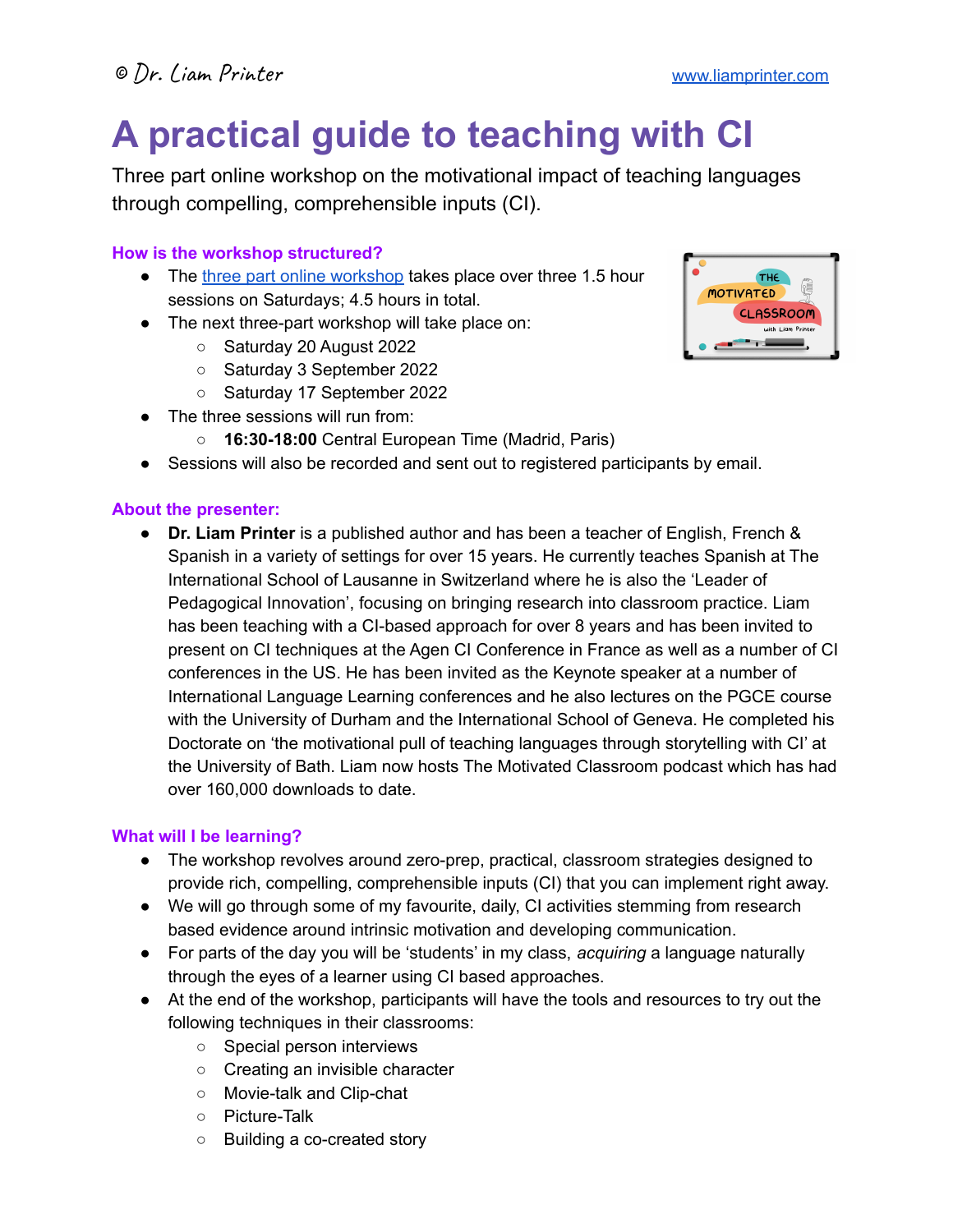#### **What is 'teaching with CI'?**

- CI stands for 'comprehensible input'. After over 40 years of research, it is widely accepted by language acquisition scholars that humans 'acquire' languages implicitly and naturally through receiving lots of rich, interesting and comprehensible inputs.
- Teaching with a CI based approach involves helping learners to acquire language naturally by listening and reading. It focuses primarily on establishing meaning rather than on grammatical accuracy and form.
- While communication and understanding is the central focus, grammar instruction is still present in the CI classroom but it is minimised as the goal is to help students to *acquire* the language rather than *learn about* the language.
- A CI approach includes lots of learner autonomy; subtly moving the focus towards the learner, their interests, their passions and helping them to communicate what *they* want to communicate rather than what the textbook tells us they *should* say.
- The CI based classroom uses research based strategies and techniques to talk *with* the students rather than talk *at* the students.
- CI based approaches have been shown in research to be highly motivating and engaging, resulting in higher retention and uptake of languages.

## **What previous attendees said about the workshop:**

This is a great session for anyone who is new to CI teaching. It gives the WHY and the HOW. It *was amazing, and I would take it again.*

● Amanda, French Teacher, Canada

*Liam presented in a way that was well scaffolded, clear, empowering, and provided strategies that can be implemented easily and right away to my students.*

● Arwen, French teacher, Canada

*Liam Printer's workshop on CI strategies was excellent. Although I had listened to most of the podcasts, the workshop showed the strategies in action and gave me more confidence to implement them in my classroom. It was also amazing to share insights with teachers from around the globe. I love how Liam is very efficient and concise in his presentations. All the information was very practical. And the three 90 minute sessions with time to try things out in between workshops was perfect.*

● Shelly, Italian teacher, Boston MA

*It was very thoughtfully planned with the perfect ratio between Liam's sharing some theoretical knowledge/his experience, his doing demos and us trying to apply new knowledge immediately. Perfect balance between theory and practice, and the immediate application part made learning stick. Plus, there was an opportunity to reflect in a friendly and supportive atmosphere which also strengthened the new learning.*

● Irina, French Teacher, Canada.

*This workshop gave us very useful information, student friendly strategies and teachers* effectiveness. Dr. Liam gives very specific tasks for us to put into practice what we learn, this let *us try the new strategies and have immediate feedback in the next workshop with him.*

● Lexandra, Spanish teacher, elementary. Quebec. Canada.